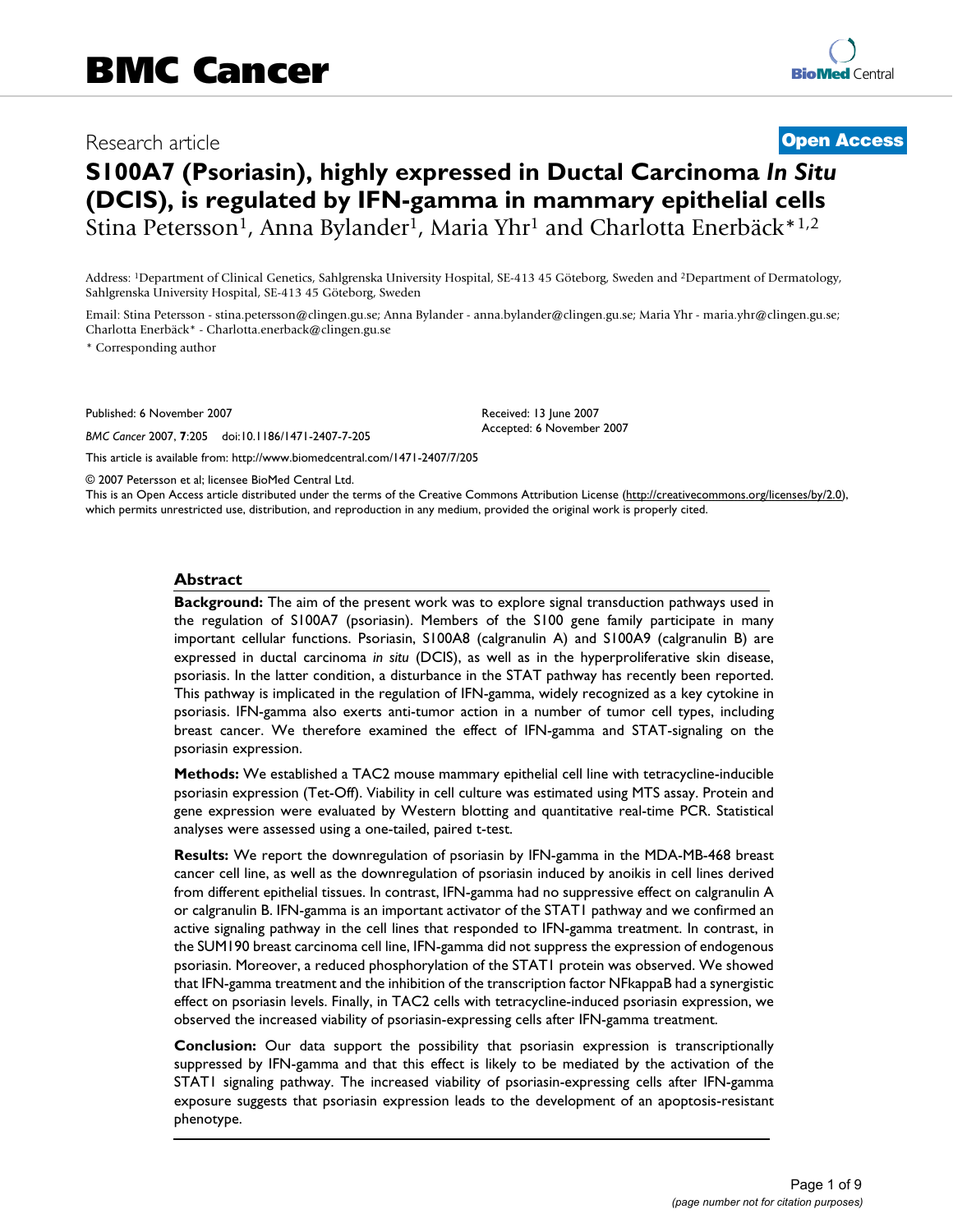# **Background**

S100 proteins are characterised by calcium-binding domains and they are involved in many cellular processes such as proliferation, differentiation and cell shape [1]. Three proteins in this family, predominantly psoriasin but also calgranulin A and calgranulin B, have been shown to be highly expressed in DCIS [2-4]. Both we and others have also identified psoriasin as being differentially expressed between DCIS and invasive breast carcinomas and have found a correlation to poor prognosis, suggesting its potential involvement in tumour progression [3-6]. Psoriasin protein was detected in the cytoplasm and the nucleus, but it was also found to be secreted [2,3]. In MCF10A human immortalised mammary epithelial cells, the expression of psoriasin is very low in exponentially growing cells, but it is significantly upregulated by growth factor deprivation, loss of attachment to the extracellular matrix (anoikis), and confluent conditions [3]. Moreover, we showed that psoriasin was induced by reactive oxygen species (ROS) [7]. Since all these conditions influence cell proliferation and survival, psoriasin may play a role in the regulation of these pathways. Consequently, psoriasin expression was shown to correlate to increased survival and NFκB signaling [7,8]. Moreover, psoriasin was found to interact with Jun activating binding protein1 (Jab1), which is involved in multiple signal transduction pathways, including the regulation of JUN/AP1 transcription factors [6]. The over expression of psoriasin in MDA-MB-231 breast cancer cells was shown to increase nuclear Jab1 activity and enhance tumorigenesis *in vivo* in nude mice [6]. We recently showed that the downregulation of endogenous psoriasin expression in the MDA-MB-468 cell line by short hairpin RNAs increased cell migration and invasion without influencing cell proliferation and survival *in vitro* but inhibited tumour growth *in vivo*. In accordance with these findings, we showed an upregulation of matrix metalloproteinase 13 (MMP13) and a downregulation of vascular endothelial growth factor (VEGF) in cells with reduced psoriasin levels [9].

There is evidence that psoriasin can function as a chemotactic factor for CD4+ lymphocytes in the skin and it has recently been implicated in the anti-bacterial defence mechanism of the skin [10,11]. The high expression of psoriasin and calgranulin B was initially observed in *psoriasis* [12,13], which is characterised by the hyperproliferation of keratinocytes, the infiltration of activated T lymphocytes and vascular neogenesis [14], features it shares with neoplastic tissues. Psoriasis is a T-cell-mediated disorder and the production of proinflammatory cytokines like Interferon-gamma (IFN-gamma), Interleukin-1 and Interleukin-12 plays an important role in the psoriatic phenotype. IFN-gamma is one of the key cytokines in psoriasis and is present at high levels in the psoriatic lesion. Its involvement in the pathogenesis of psoriasis is suggested by the finding that uninvolved psoriatic skin develops psoriasis-like lesions at the site of IFNgamma injection [15].

IFN-gamma has also demonstrated anti-tumor action in diverse tumor cell types [16]. IFN-gamma was shown to inhibit the cell growth of mammary carcinoma cells and also to reduce angiogenesis [17,18]. The characterization of genes that are regulated by IFN-gamma may lead to a better understanding of the anti-tumoral mechanisms. The purpose of this study was therefore to examine the expression of the S100 proteins psoriasin, calgranulin A and calgranulin B in mammary epithelial cells and keratinocytes *in vitro* after IFN-gamma treatment, with the aim of elucidating signal transduction pathways relevant for both DCIS and psoriasis. We report the suppression of psoriasin by IFN-gamma in mammary epithelial cells and in keratinocytes by the activation of the signal transducers and activators of transcription 1 (STAT1) signaling pathway.

# **Methods**

### *Cell lines and culture condition*

The primary human keratinocyte cell line, HEKn, was cultured in Epilife medium, supplemented with 1% EDGS and 0. 1% calcium chloride (CaCl<sub>2</sub>) (Cascade Biologics™, Portland, OR, USA). The MDA-MB-468 (mammary breast carcinoma) and MCF10A (immortalised normal breast epithelium) cell lines were obtained from American Type Culture Collection and were cultivated in 10% foetal clone III in McCoy's 5A medium (Gibco, Invitrogen Corporation, UK) and in DMEM/F12 medium (PAA Laboratories GmbH, Pasching, Austria), supplemented with 20 ng/ml epidermal growth factor, 100 ng/ml cholera toxin, 0,01 mg/ml insulin and 500 ng/ml hydrocortisone. The SUM190 cell line (Asterand, Detroit, MI) was cultured in Mammary Epithelial Cell Medium MEGM BulletKit® (cc-3150) (Cambrex Bio Science Walkersville, Inc.). TAC2 (mammary mouse epithelial cells), kindly provided by Professor R. Montesano, was cultured in 10% FBS in DMEM/high glucose medium (Life Technologies, Inc.), supplemented with 20 ng/ml tetracycline, 100 ng/ml hygromycin and 250 µg/ml neomycin. For suspension cultures (anoikis), cells were plated into poly-2-hydroxyethylmethacrylate (polyHEMA) (Sigma Aldrich, Sweden) coated (10 mg/cm2 in 95% ethanol) Petri dishes. To investigate the regulation of endogenous psoriasin expression in the MDA-MB-468 cell line, SUM190 cell line and psoriasin induced by anoikis in HEKn and MCF10A, IFNgamma (Sigma-Aldrich, Sweden) was added to the medium at a concentration of 250–2000 u/ml medium. To examine the effect of the NFκB pathway, MCF10A cells were plated in polyHEMA-coated Petri dishes and infected with 1 µl Green Fluorescent Protein (GFP) or phosphorylation-defective dnIkkβ adenovirus. Adenovirus genera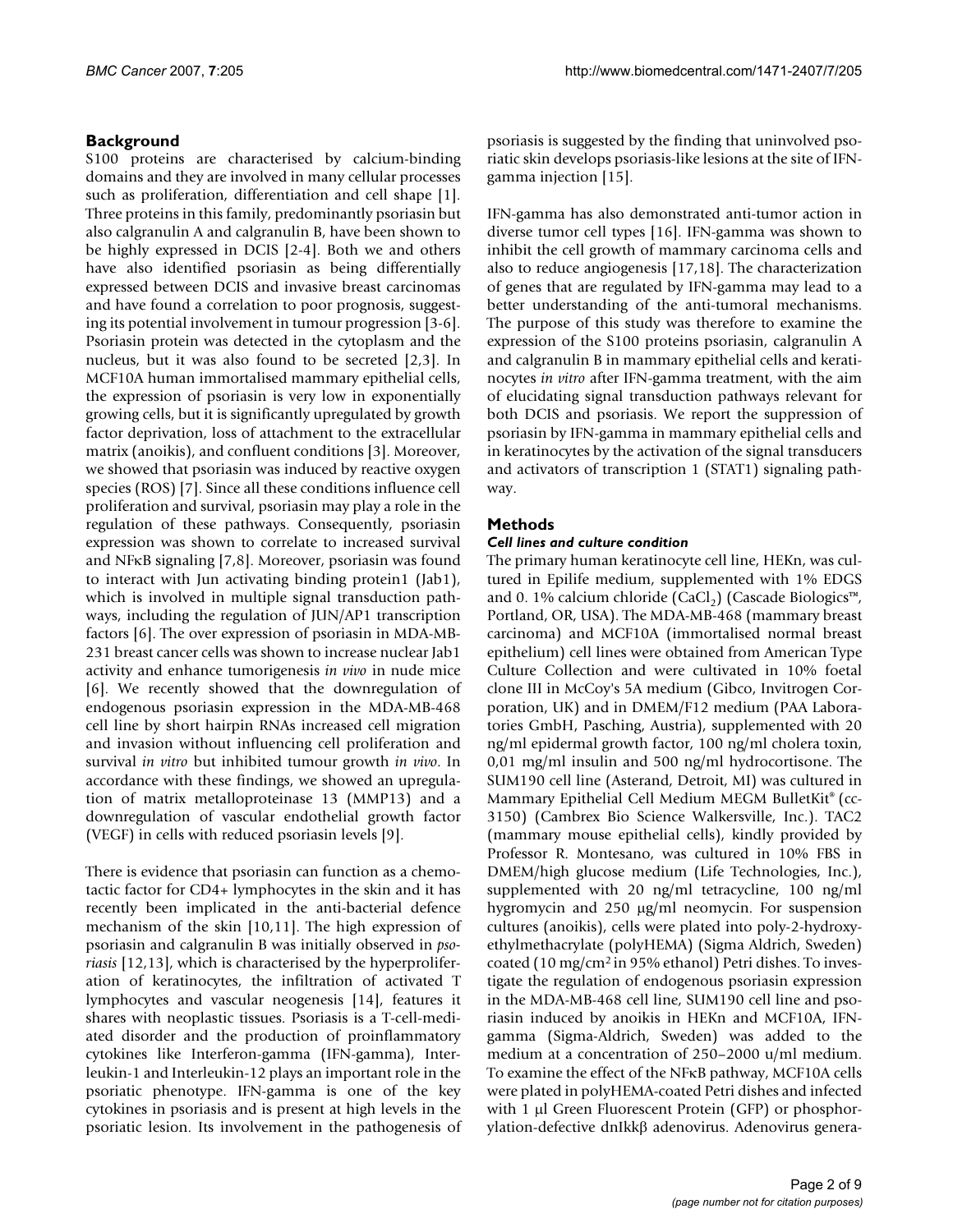tion were as previously described [7]. After the indicated time, cells were harvested and immediately frozen in liquid nitrogen. In experiments performed using hydrogen peroxide  $(H_2O_2)$  (Sigma Aldrich, Sweden), cells were plated and treated the next day with 75  $\mu$ M H<sub>2</sub>O<sub>2</sub> for one hour. Cells were harvested after 48 h in regular medium.

### *Establishment of tetracycline-inducible psoriasin*

*expression in a TAC2 mouse mammary epithelial cell line* TAC2 cells were kindly provided by Professor R Montesano. We established a cell line expressing the Tet activator (tTA) by transfecting TAC2 cells with the ptTA-IRES-Neo (tTA, tet activator; IRES, internal ribosomal entry; neo, G418 resistance gene) plasmid, selected for neomycinresistant clones. Next, we subcloned the psoriasin cDNA into pBI-EGFP2. Cells with a high expression of tTA were transfected with the pBI-EGFP-psoriasin plasmid and clones with low background expression and homogeneous psoriasin induction were selected.

### *Western blotting*

Protein concentrations were determined using the Bio-Rad protein assay (Bio-Rad, Hercules, CA, USA) and a specific amount of protein lysate was run on a Nu PAGE™ 4– 12% Bis-Tris Gel (Invitrogen™, Sweden) for one hour, together with 10 µl of MultiMark® (Invitrogen™, Sweden). Proteins were then transferred by blotting to a 140  $\mu$ m nitrocellulose blotting membrane at 30 V for 1.5 hours in 1× NuPAGE™ transfer buffer (Invitrogen™, Sweden). The membrane was then blocked in 5% skimmed milk powder in Tris-buffered saline-0.05% Tween (1× TBST-buffer) over night. Western blot analyses of cell lysate were produced with anti-psoriasin (mouse-Ab) (Imgenex, San Diego, CA, USA), anti-tubulin β (mouse-Ab) (Neomarkers, Freemont, CA, USA), anti-Stat1 $\alpha$  (mouse-Ab), anti-p-Stat1 (rabbit-Ab), anti-calgranulin A (mouse-Ab), anti-Caspase-3 (mouse-Ab) and anti-GAPDH (rabbit-Ab) (Santa Cruz Biotechnology, USA). Moreover, anti-calgranulin B (mouse-Ab) (Dianova GmbH, Hamburg, Germany) and anti-IκB-α (mouse-Ab) (Cell Signaling Technology, USA) were used. Horseradish-peroxidaseconjugated AffiniPure anti-mouse or anti-rabbit (Jackson ImmunoResearch, West Grove, PA, USA) served as secondary antibodies, followed by incubation in SuperSignal® Stable Peroxide Solution together with SuperSignal® West Pico Luminol/Enhancer Solution (Pierce, Rockford, IL, USA), according to the manufacturer's description. The chemiluminescence signal was registered with a FluorChem 8000 camera (Alpha Innotech, San Leandro, CA, USA).

#### *RNA extraction, cDNA synthesis and quantitative realtime PCR*

Total RNA was prepared from cultured cells using an RNeasy® Mini Kit (Qiagen, Maryland, USA), according to the manufacturer's protocol. cDNA was synthesised using SuperScript™II RNase H- Reverse Transcriptase (Invitrogen™, Sweden), as described by the manufacturer. The relative expression of psoriasin was analysed using real-time PCR and the LightCycler instrument (Roche Applied Science, Sweden), together with the LightCycler FastStart DNA Master SYBR Green I kit (Roche Applied Science, Sweden), according to the manufacturer's instructions. Primers for psoriasin [2] and β-actin [19] were as previously described. Two µl of cDNA were added to 18 µl of PCR Master Mixture (including 3 mM of MgCl $_2$ , 0.5 mM of primers (psoriasin and β-actin) and 2 µl of LightCycler™Fast Start Master SYBR Green). The protocol consisted of a 10-min denaturation step at 95°C and 40–45 cycles of amplification at 95°C for 10 seconds, 58°C (psoriasin) and 60 $\rm{°C}$  (β-actin) for five seconds and 72 $\rm{°C}$  for eight seconds (β-actin) and 10 seconds (psoriasin) respectively. After amplification, melting curves were obtained to verify the specificity of the amplification reaction and the products were also run on a 2% agarose gel. Quantitative analysis was performed with the LightCycler software version 3.5 (Roche Applied Science, Sweden), which estimates the crossing point (CP) for each sample. The CP values determined for psoriasin were normalised to βactin (endogenous control).

# *MTS assay*

Viability in cell culture after IFN-gamma exposure was estimated using a CellTiter 96<sup>®</sup> AQ<sub>ueous</sub> One Solution Cell proliferation assay (MTS) (Promega, Madison, WI, USA), according to the manufacturer's manual. The absorbance at 490 nm was recorded using the Mithras LB940 Instrument (Berthold Technologies).

### *Statistical analysis*

To study the association between psoriasin expression and viability, psoriasin-expressing cells were compared with control cells using a one-tailed paired t-test.

# **Results**

# *Suppression of psoriasin expression by IFN-gamma*

We tested the effect of IFN-gamma on the induction of psoriasin by anoikis (suspension culture), confluence and ROS, conditions which induce psoriasin and calgranulin B [7,20]. As depicted in Figure 1a, IFN-gamma treatment suppressed psoriasin induction by anoikis in MCF10A cells, as well as in HEKn cells, while it had no effect on psoriasin induction by ROS or confluent conditions (data not shown). We showed that, like psoriasin and calgranulin B, calgranulin A is also induced by these culture conditions (Figures 1b and 1c). However, we found no effect of IFN-gamma on calgranulin A and calgranulin B protein levels. In conclusion, we found that IFN-gamma treatment suppressed psoriasin induction by anoikis in two cell lines derived from two distinct epithelial tissues and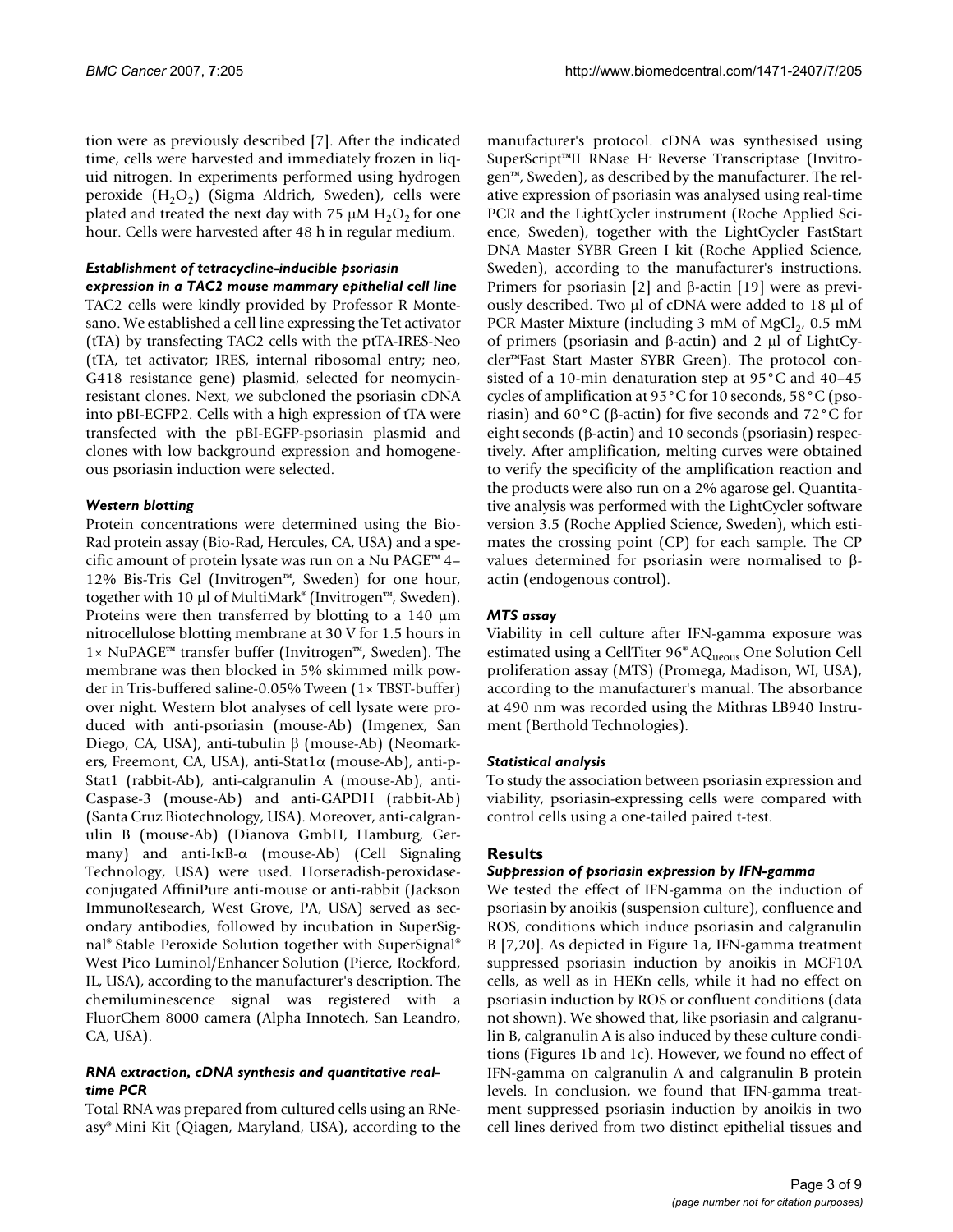that calgranulin A and calgranulin B were not modulated by the treatment (Figure 1a and 1b). IFN-gamma treatment had no effect on the protein levels of pro-caspase-3 (Figure 1a).

The ER-negative MDA-MB-468 breast carcinoma cell line has previously been shown constitutively to express psoriasin at high levels [5]. In accordance with the effect of IFN-gamma on psoriasin induction by anoikis, we showed that MDA-MB-468 cells treated with IFN-gamma also downregulate psoriasin (Figure 1d). We showed that MDA-MB-468 cells also display a high expression of calgranulin A and calgranulin B. However, similar to the findings in anoikis, the expression of calgranulin A and calgranulin B was not influenced by IFN-gamma treatment (data not shown).



# **Figure 1**

**Psoriasin expression is suppressed by IFN-gamma**. **A**, Suspension culture of MCF10A and HEKn shows the repression of psoriasin induction when treated 48 hours with 250 u, 500 u or 1000 u of IFN-gamma. IFN-gamma treatment had no effect on the protein levels of pro-caspase-3. Calgranulin B and calgranulin A (**B**) are not influenced by the IFN-gamma treatment. Equal amounts of protein lysate were loaded on the gel. **C**, Treatment with 75  $\mu$ M H<sub>2</sub>O<sub>2</sub> for one hour followed by culture for 48 h in regular medium induces the expression of calgranulin A in MCF10A cells. 100 µg of protein lysate were loaded on the gel. **D**, MDA-MB-468 cells with the endogenous expression of psoriasin show the timedependent repression of psoriasin expression when treated 24, 48 and 72 hours with 1000 u of IFN-gamma. Equal amounts of protein lysate were loaded on the gel. Probing with tubulin/GAPDH assesses the equal loading of the samples. C = cells cultured in monolayer.

# *Downregulation of psoriasin expression occurs at the RNA level*

The effect of IFN-gamma treatment was measured at the RNA level. Results of RT-PCR analyses (Figure 2) showed that the psoriasin RNA levels were dramatically reduced after treatment with IFN-gamma in both MDA-MB-468 and MCF10A cells. In fact, after 48 hours treatment with IFN-gamma the psoriasin expression level was reduced to only 0.5–2% of that of control cells. These data suggest that the effect of IFN-gamma on psoriasin expression is mediated at the transcriptional level.

### *Activation of the STAT1 signaling pathway*

IFN-gamma is an important activator of STAT1 signaling [21]. To determine whether the downregulation of psoriasin involved the activation of STAT1, we studied the IFNgamma/Jak/STAT1 pathway using antibodies against STAT1 and phosphorylated STAT1. The induction of STAT1 confirms the presence of the IFN-gamma receptor and the phosphorylated form confirms an active signaling pathway. In agreement with this, we demonstrated the upregulation of STAT1 in MDA-MB-468 cells, HEKn cells and MCF10A cells after 48 hours' treatment with IFNgamma (Figure 3a). IFN-gamma treatment led to the phosphorylation of the STAT1 protein (Tyr-701) within a few minutes, thus confirming an active signaling pathway (Figure 3b).



# **Figure 2**

**Psoriasin mRNA levels are downregulated in response to IFN-gamma**. Cells were treated 48 hours with 350–1000 u of IFN-gamma and total RNA was prepared. Using real-time polymerase chain reaction (RT-PCR), mRNA level of psoriasin was downregulated in response to IFN-gamma in MCF10A cells (**A**) and in MDA-MB-468 cells (**B**). Expression data for psoriasin are presented as ratios, in which the expression data are normalized to an endogenous control (β-actin). Values obtained in control cells were designed as 1 and values obtained from IFN-gamma treated cells were normalized to this from the same run. The data are presented as the mean of three different runs.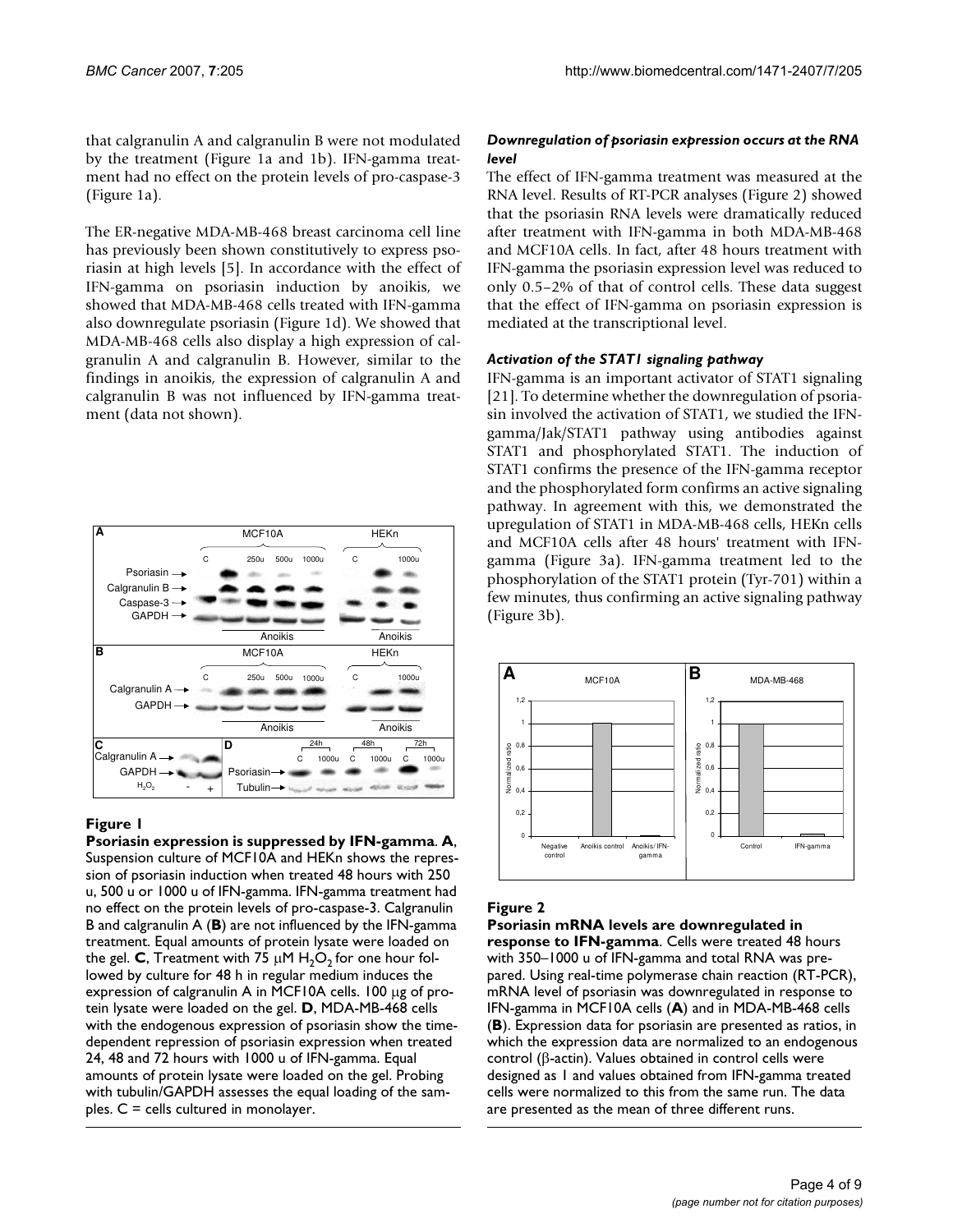

### **Figure 3**

**IFN-gamma upregulates STAT1 expression and stimulates the phosphorylation of STAT1**. **A**, IFNgamma upregulates STAT1 expression in MDA-MB-468, SUM190, HEKn, and MCF10A cells. The upregulation of STAT1 confirms the presence of the IFN-gamma receptor (48 hours' treatment with 1000 u of IFN-gamma). Endogenous psoriasin expression in MDA-MB-468 is downregulated by IFN-gamma treatment. However, in the SUM190 cell line, endogenous psoriasin expression was not affected by the treatment. Equal amounts of protein lysate for the different cell lines were loaded on the gel. Tubulin assesses equal loading in MDA-MB-468, HEKn and MCF10A cells. GAPDH assesses equal loading in SUM190 cells. **B**, Treatment with 1000 u of IFN-gamma led to the phosphorylation of STAT1 five and 15 minutes after IFN-gamma treatment in MDA-MB-468 cells, which confirms an active signaling pathway. Reduced phosphorylation of STAT1 was observed in the SUM190 cell line. 100 µg of protein lysate were loaded on the gel. GAPDH assesses equal loading. C control.

The SUM190 breast carcinoma cell line also has high endogenous psoriasin protein levels. IFN-gamma did not downregulate psoriasin expression in this cell line, although the presence of the IFN-gamma receptor could be confirmed (Figure 3a). Interestingly, IFN-gamma treatment did not lead to a marked phosphorylation of the STAT1 protein, as we observed in the MDA-MB-468 cell line. This finding implies that STAT1 signaling is required for the IFN-gamma-mediated suppression of psoriasin expression (Figure 3b).

*Effect of IFN-gamma on cell viability and caspase activity* In order to determine the effect IFN-gamma had on cellular viability, normal mammary epithelial MCF10A cells were incubated with 500 u of IFN-gamma. Using the MTS assay, we showed that cell viability was reduced by 32% after 7 days (Figure 4).

IFN-gamma treatment and the inhibition of NFκB were shown to have a synergistic effect on psoriasin levels (Figure 5). NFκB was blocked using a phosphorylation-defective dnIkkβ virus, which blocks the phosphorylation of



#### Figure 4

**IFN-gamma treatment inhibits the viability of mammary epithelial cells**. Mammary epithelial MCF10A cells were treated with 500 u of IFN-gamma at seeding. Cell viability was measured using the MTS-assay on days 3 and 7 and the IFN-gamma/control quotient is demonstrated. Treatment with IFN-gamma produced a 59.5% (day 3) and 32% (day 7) reduction in viability as compared to control cells. The assay was performed in duplicate.

IκBα necessary for NFκB activation. Figure 5 shows that dnIkkβ suppresses psoriasin induction and leads to the accumulation of the NFκB inhibitor IκBα. There was no difference in pro-caspase-3 level after dnIkkβ expression and IFN-gamma treatment, suggesting that the reduction in the induction of psoriasin following the expression of dnIkkβ and IFN-gamma is not due to increased apoptosis (Figure 5).

### *Increased viability in psoriasin-expressing TAC2 cells*

To study the functional relevance of high psoriasin expression in mammary epithelial cells, we established a TAC2 cell line expressing psoriasin in an inducible manner using the Tet-Off system. Several clones with low basal and high inducible psoriasin levels were isolated (Figure 6a). We found no significant difference between the proliferation of psoriasin-expressing TAC2 cells and control TAC2 cells (data not shown). We have previously shown an increase in the survival of psoriasin-expressing MCF10A cells in response to ROS, compared with control cells, and have demonstrated that this increase in survival is likely to be mediated by the NFκB pathway. Like ROS, IFN-gamma treatment leads to decreased viability in mammary epithelial cells (Figure 4). To determine whether psoriasin has an effect on cell viability after IFNgamma treatment, we used mammary epithelial TAC2 cells with tetracycline-inducible (Tet-Off) psoriasin expression. Psoriasin-expressing TAC2 cells and control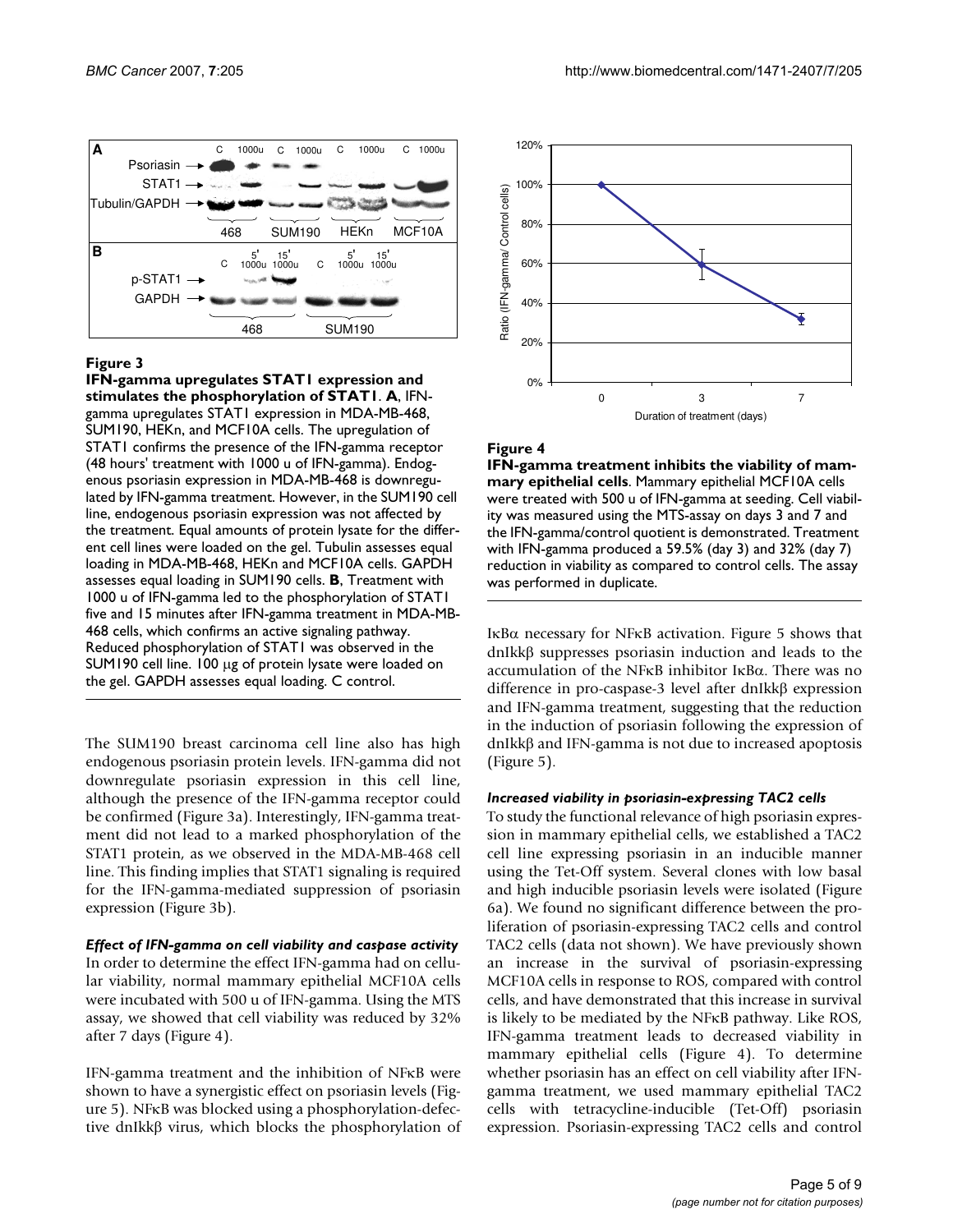

# Figure 5

**IFN-gamma and the inhibition of NF**κ**B suppress anoikis-induced psoriasin expression**. 500 u of IFNgamma suppresses the psoriasin expression induced by anoikis for 48 hours either by itself or in combination with dnIkkβ-virus in MCF10A cells. Neither infection with the different adenoviruses nor the IFN-gamma had any effect on the protein levels of pro-caspase-3. The function of the virus was verified by the accumulation of the  $\text{lkB}\alpha$  protein. Tubulin assesses equal loading. C control.

TAC2 cells were treated with IFN-gamma and viability was measured by MTS assay. The viability of the psoriasinexpressing TAC2 cells was 15% higher than in the nonexpressing TAC2 cells when IFN-gamma was added at seeding  $(p = 0.01)$  (Figure 6b). Interestingly, psoriasinexpressing cells showed a resistant phenotype only when IFN-gamma was added when cells were plated. Treatment after cell attachment did not confer any difference in cell viability (data not shown).

# **Discussion**

IFN-gamma is a cytokine with diverse biological effects mediated by a variety of responsive genes. The antitumoral role for this cytokine involves both immunologic and non-immunologic processes. IFN-gamma activates cells in the innate immune system to proliferate and to produce cytokines [22]. In addition, IFN-gamma may have direct anti-proliferative and pro-apoptotic effects on a variety of tumor cells [16]. The activation of the interferon-stimulated genes (ISG) requires the activity of STAT1 transcription factor [21]. IFN-gamma is a potent activator of STAT1 and activated, phosphorylated STAT1 has been correlated to a good prognosis in breast cancer [23]. IFN-gamma inhibits the cell growth of mammary carcinoma cells and also reduces the angiogenic phenotype [17,18]. In metastatic breast cancer, IFN-gamma has been shown to enhance the growth-inhibitory effects of tamoxifen [24,25]. Moreover, a novel, promising anticancer drug, indole-3-carbinol (13C), was shown to increase the expression of the IFN-gamma receptor 1 and augmented the interferon responsiveness in breast cancer



# **Figure 6**

**Psoriasin reduces sensitivity to IFN-gamma- induced cell death**. **A**, Incubation with (+) and without (-) tetracycline in the tetracycline-responsive TAC2-tet EGFP2-psoriasin cell line demonstrates a significant amount of psoriasin expression in the absence of tetracycline. With tetracycline, the expression of psoriasin transcription is effectively suppressed. GAPDH assesses equal loading. 100 µg of protein lysate were loaded on the gel. **B**, Mammary epithelial TAC2 cells with tetracycline-inducible (Tet-Off) psoriasin expression (TAC2-tet EGFP2-psoriasin) demonstrate 15% higher viability in psoriasin-expressing cells (Tet-) than non-expressing (Tet+) when IFN-gamma (1000 u- 2000 u) is added at seeding  $(* p = 0.01,$  one-tailed paired t-test). Viability was measured by MTS assay on day 3 and the quotient IFNgamma/control is demonstrated. The assay was performed in duplicate.

cells [26]. The characterization of genes that are regulated by IFN-gamma may therefore lead to a better understanding of the mechanisms of the anti-tumor action, as well as the improved utilization of IFN-gamma in the treatment of breast cancer.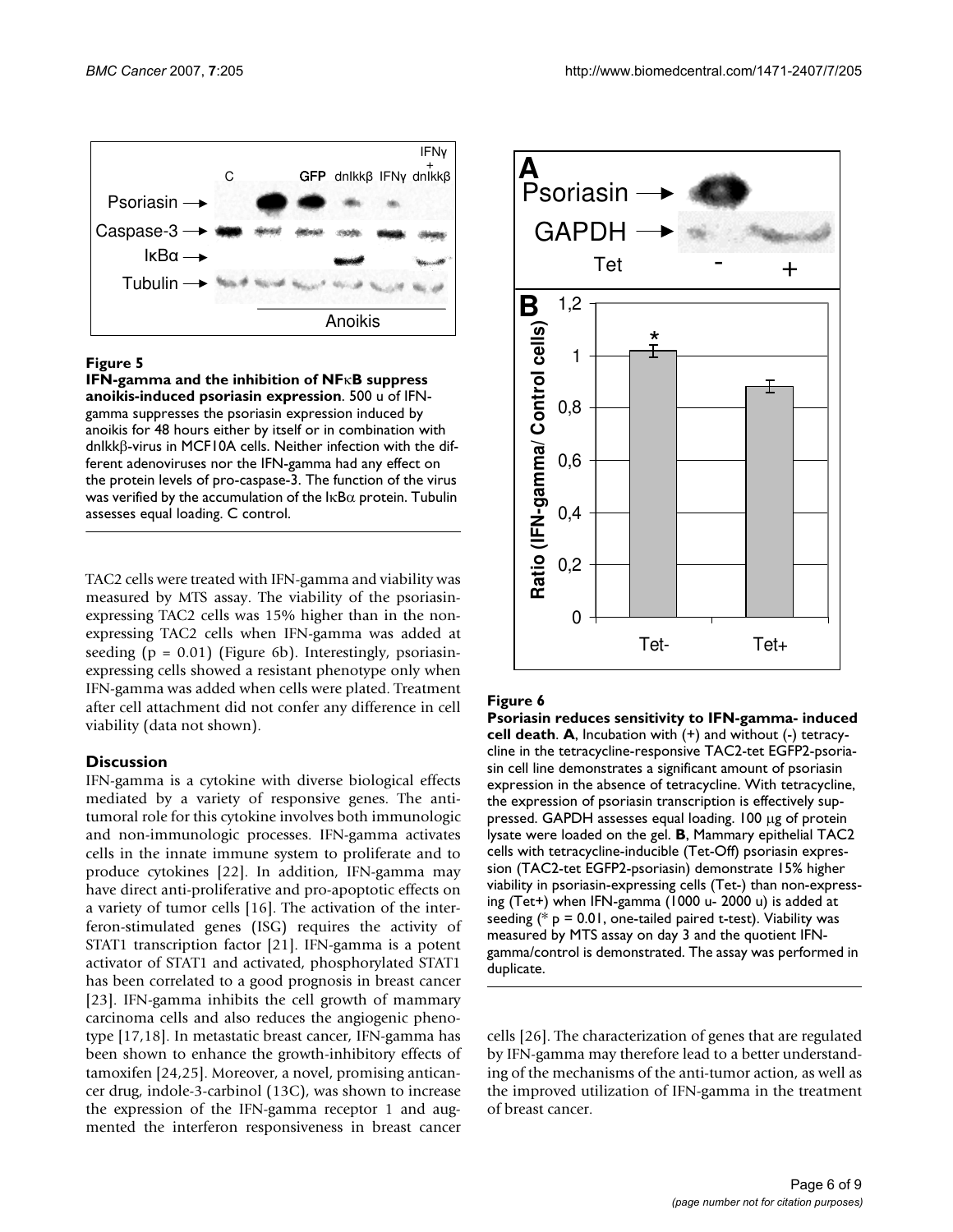Psoriasin, calgranulin A and calgranulin B are calciumbinding proteins with diverse biological functions. They have a high degree of structural and sequence homology and all three proteins, and psoriasin in particular, are highly expressed in DCIS and in the hyperproliferative skin disorder, psoriasis. We recently showed, by the hierarchical clustering of S100 gene expression in 22 breast cancer SAGE libraries, that one group with a distinguishable S100 gene expression profile was characterized by the high concomitant expression of psoriasin, calgranulin A and calgranulin B [27]. We are therefore focusing our interest not only on psoriasin but also on all three proteins.

We have now shown that psoriasin induction in MCF10A cells in anoikis (suspension culture) was suppressed after IFN-gamma exposure, at both the protein and mRNA level. The same effect was observed in the HEKn cell line, suggesting that this effect was not tissue specific. The MDA-MB-468 breast cancer cell line, which has endogenously produced psoriasin expression, also reduced the psoriasin expression level after IFN-gamma treatment. The cells treated with IFN-gamma displayed the upregulation and phosphorylation of STAT1, which indicates an active signaling pathway. These findings suggest that IFNgamma mediates its suppressive effect on psoriasin transcription by activating the STAT1 signaling pathway. This conclusion is further supported by the reduced phosphorylation of the STAT1 protein after IFN-gamma treatment in the SUM190 cell line, where the high endogenous expression of psoriasin was not affected by the IFNgamma treatment.

We have previously reported the increased survival of psoriasin-expressing cells after ROS treatment [7]. We now also show the increased viability in psoriasin-expressing mammary TAC2 cells after IFN-gamma treatment, which inhibits the cell growth of mammary carcinoma cells. High-grade comedo DCIS tumors demonstrate high apoptosis rates [28] and surviving tumor cells are also likely to be relatively more resistant to apoptosis. ROS thus lead to the endogenous production of psoriasin, which may contribute to apoptosis resistance in DCIS and psoriasis. The cytoprotective role of psoriasin in IFNgamma-induced cell death is in line with the reported anti-apoptotic role of NFκB in several cell types, such as the protection from Tumor Necrosis Factor-α-induced apoptosis [29]. The increased viability seen in psoriasinexpressing cells could therefore be mediated through an NFκB-dependent pathway, which is supported by our data.

Interestingly, although all three S100 proteins are expressed in the MDA-MB-468 cancer cell line and in the normal epithelial cell lines in anoikis, IFN-gamma treatment had no effect on the expression levels of calgranulin A and calgranulin B. This may indicate that IFN-gamma interferes with signals that specifically modulate psoriasin expression.

In addition to the induction of psoriasin expression seen in anoikis, we have previously demonstrated the upregulation of psoriasin and calgranulin B in mammary epithelial cells (MCF10A) and keratinocytes (HEKn) in response to several other differentiation-promoting stimuli, such as an increase in extracellular calcium and confluent conditions [20]. We have also shown that psoriasin and calgranulin B are induced by ROS [7]. We now also show that calgranulin A is induced by ROS, which supports the assumption that these three S100 proteins share, at least in part, common signaling pathways in breast cancer. Our hypothesis is that, in all the conditions that induce psoriasin, calgranulin A and calgranulin B expression, ROS are produced. Accordingly, we have demonstrated the suppression of psoriasin and calgranulin B by the antioxidants Bcl-2 and N-acetyl-cysteine (NAC). However, we only observed the suppression of psoriasin by IFN-gamma in the anoikis condition, suggesting that the IFN-gammamediated signals implicated in psoriasin expression may only be present in anoikis and not in the other differentiation-promoting conditions.

We hypothesise that psoriasin is induced in anoikis by other stimuli and not only because of the presence of ROS. This would explain the massive induction seen in anoikis as compared with the other inducing conditions [3]. The finding that IFN-gamma suppresses psoriasin induction in anoikis lead to the hypothesis that the loss of adhesion signaling may contribute to the high psoriasin expression. Furthermore, the viability assay suggests that psoriasin expression may be related to the attachment of cells to the extracellular matrix; we observed that viability was higher in psoriasin-expressing cells when cells were treated with IFN-gamma at seeding compared with treatment following cell attachment. Attempts to identify the adhesion signals that interfere with psoriasin expression are currently ongoing.

The finding that psoriasin is downregulated by IFNgamma has interesting clinical implications. IFN-gamma and STAT1 have previously been shown negatively to regulate angiogenesis. Recently, IFN-gamma was shown to suppress several of the angiogenic effects of VEGF [30]. We have previously shown that the downregulation of endogenous psoriasin in MDA-MB-468 cells led to the corresponding downregulation of VEGF and decreased tumour size [9]. The importance of psoriasin in mediating the anti-angiogenic properties of IFN-gamma remains to be determined.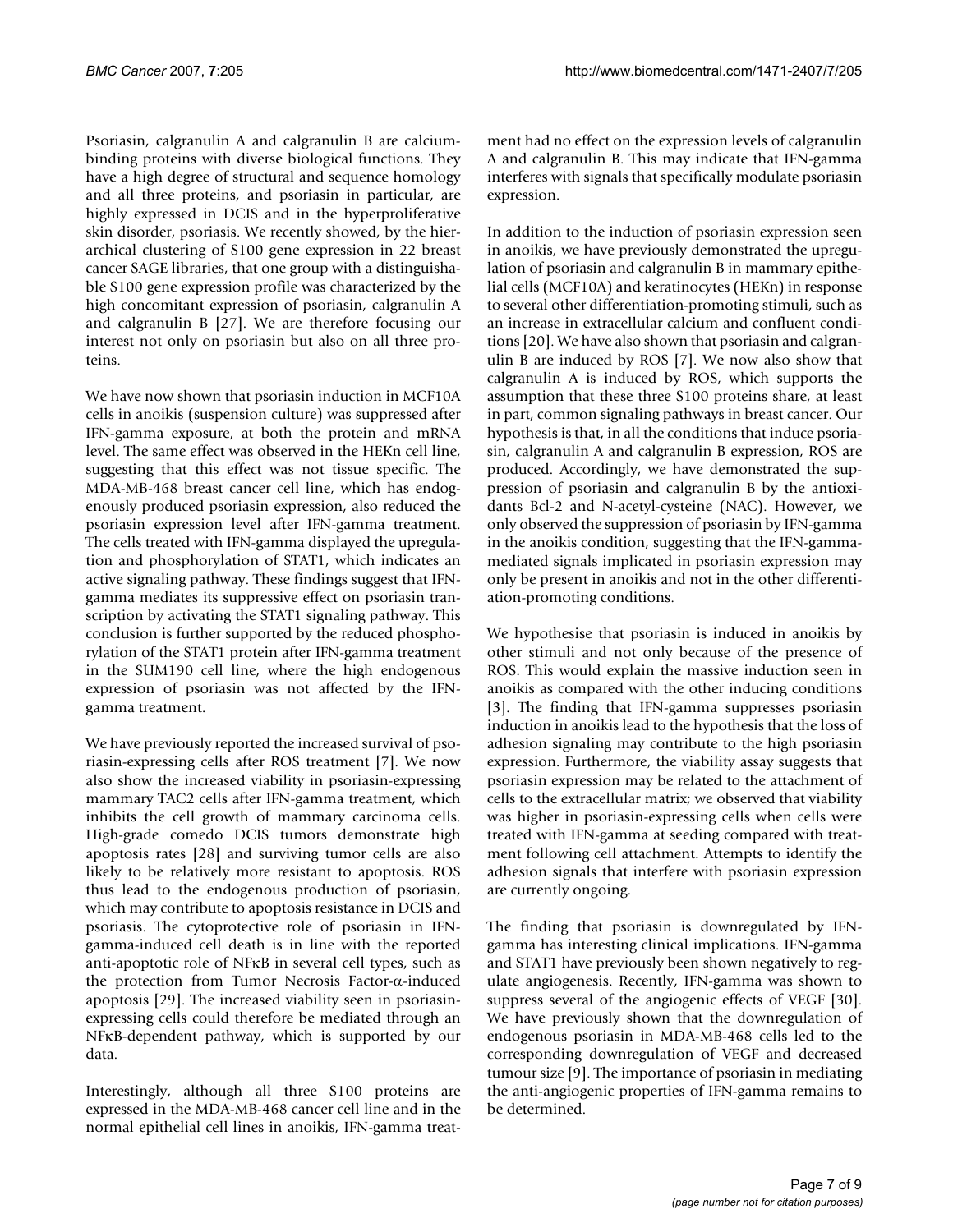### **Conclusion**

We report the suppression of psoriasin by IFN-gamma in two cell lines derived from two different normal epithelial tissues and in the ER-negative MDA-MB-468 breast carcinoma cell line. Our data implies that IFN-gamma mediates its suppressive effect on psoriasin transcription by activating the STAT1 signaling pathway. Psoriasinexpressing mammary epithelial cells showed increased viability after IFN-gamma exposure compared with normal cells.

### **List of abbreviations**

S100A7 = Psoriasin, S100A8 = Calgranulin A, S100A9 = Calgranulin B, Ductal carcinoma in situ = DCIS, Signal transducers and activators of transcription = STAT, Interferon-gamma = IFN-gamma, CellTiter  $96^{\circ}$  AQ<sub>ueous</sub> One Solution Cell proliferation assay = MTS, Reactive oxygen species =  $ROS$ , Jun activating binding protein $1 = Jab1$ , Vascular endothelial growth factor = VEGF, Poly-2 hydroxy-ethylmethacrylate = polyHEMA, Green Fluorescent Protein = GFP, Hydrogen peroxide =  $H_2O_2$ , Tet activator = tTA, and Crossing point = CP.

### **Competing interests**

The author(s) declare that they have no competing interests.

### **Authors' contributions**

SP and CE participated in designing the study, acquiring, analyzing and interpreting data, and preparing the manuscript. AB and MY contributed to acquisition and analysis of the data. All authors read and approved the final manuscript.

### **Acknowledgements**

We thank Dr Kornelia Polyak at DFCI, Boston, MA, for generous help and valuable suggestions. This work was supported by grants from the Swedish Cancer Society, the Swedish Psoriasis Association, the Assar Gabrielssons Foundation, the Welander Foundation, and Tore Nilsson Foundation.

### **References**

- 1. Watson PH, Leygue ER, Murphy LC: **[Psoriasin \(S100A7\).](http://www.ncbi.nlm.nih.gov/entrez/query.fcgi?cmd=Retrieve&db=PubMed&dopt=Abstract&list_uids=9693957)** *Int J Biochem Cell Biol* 1998, **30:**567-571.
- 2. Al-Haddad S, Zhang Z, Leygue E, Snell L, Huang A, Niu Y, Hiller-Hitchcock T, Hole K, Murphy LC, Watson PH: **[Psoriasin \(S100A7\)](http://www.ncbi.nlm.nih.gov/entrez/query.fcgi?cmd=Retrieve&db=PubMed&dopt=Abstract&list_uids=10595935) [expression and invasive breast cancer.](http://www.ncbi.nlm.nih.gov/entrez/query.fcgi?cmd=Retrieve&db=PubMed&dopt=Abstract&list_uids=10595935)** *Am J Pathol* 1999, **155:**2057-2066.
- Enerback C, Porter DA, Seth P, Sgroi D, Gaudet J, Weremowicz S, Morton CC, Schnitt S, Pitts RL, Stampl J, Barnhart K, Polyak K: **[Pso](http://www.ncbi.nlm.nih.gov/entrez/query.fcgi?cmd=Retrieve&db=PubMed&dopt=Abstract&list_uids=11782356)[riasin expression in mammary epithelial cells in vitro and in](http://www.ncbi.nlm.nih.gov/entrez/query.fcgi?cmd=Retrieve&db=PubMed&dopt=Abstract&list_uids=11782356) [vivo.](http://www.ncbi.nlm.nih.gov/entrez/query.fcgi?cmd=Retrieve&db=PubMed&dopt=Abstract&list_uids=11782356)** *Cancer Res* 2002, **62:**43-47.
- Leygue E, Snell L, Hiller T, Dotzlaw H, Hole K, Murphy LC, Watson PH: **[Differential expression of psoriasin messenger RNA](http://www.ncbi.nlm.nih.gov/entrez/query.fcgi?cmd=Retrieve&db=PubMed&dopt=Abstract&list_uids=8840971) [between in situ and invasive human breast carcinoma.](http://www.ncbi.nlm.nih.gov/entrez/query.fcgi?cmd=Retrieve&db=PubMed&dopt=Abstract&list_uids=8840971)** *Cancer Res* 1996, **56:**4606-4609.
- 5. Porter DA, Krop IE, Nasser S, Sgroi D, Kaelin CM, Marks JR, Riggins G, Polyak K: **[A SAGE \(serial analysis of gene expression\) view](http://www.ncbi.nlm.nih.gov/entrez/query.fcgi?cmd=Retrieve&db=PubMed&dopt=Abstract&list_uids=11479200) [of breast tumor progression.](http://www.ncbi.nlm.nih.gov/entrez/query.fcgi?cmd=Retrieve&db=PubMed&dopt=Abstract&list_uids=11479200)** *Cancer Res* 2001, **61:**5697-5702.
- 6. Emberley ED, Niu Y, Leygue E, Tomes L, Gietz RD, Murphy LC, Watson PH: **[Psoriasin interacts with Jab1 and influences](http://www.ncbi.nlm.nih.gov/entrez/query.fcgi?cmd=Retrieve&db=PubMed&dopt=Abstract&list_uids=12702588) [breast cancer progression.](http://www.ncbi.nlm.nih.gov/entrez/query.fcgi?cmd=Retrieve&db=PubMed&dopt=Abstract&list_uids=12702588)** *Cancer Res* 2003, **63:**1954-1961.
- 7. Carlsson H, Yhr M, Petersson S, Collins N, Polyak K, Enerback C: **Psoriasin (S100A7) and Calgranulin-B (S100A9) Induction is Dependent on Reactive Oxygen Species and is Downregulated by Bcl-2 and Antioxidants.** Cancer Biol Ther 2005, [lated by Bcl-2 and Antioxidants.](http://www.ncbi.nlm.nih.gov/entrez/query.fcgi?cmd=Retrieve&db=PubMed&dopt=Abstract&list_uids=16082188) **4:**998-1005.
- 8. Emberley ED, Niu Y, Curtis L, Troup S, Mandal SK, Myers JN, Gibson SB, Murphy LC, Watson PH: **[The S100A7-c-Jun activation](http://www.ncbi.nlm.nih.gov/entrez/query.fcgi?cmd=Retrieve&db=PubMed&dopt=Abstract&list_uids=15994944) [domain binding protein 1 pathway enhances prosurvival](http://www.ncbi.nlm.nih.gov/entrez/query.fcgi?cmd=Retrieve&db=PubMed&dopt=Abstract&list_uids=15994944) [pathways in breast cancer.](http://www.ncbi.nlm.nih.gov/entrez/query.fcgi?cmd=Retrieve&db=PubMed&dopt=Abstract&list_uids=15994944)** *Cancer Res* 2005, **65:**5696-5702.
- 9. Krop I, Marz A, Carlsson H, Li X, Bloushtain-Qimron N, Hu M, Gelman R, Sabel MS, Schnitt S, Ramaswamy S, Kleer CG, Enerback C, Polyak K: **[A putative role for psoriasin in breast tumor pro](http://www.ncbi.nlm.nih.gov/entrez/query.fcgi?cmd=Retrieve&db=PubMed&dopt=Abstract&list_uids=16357139)[gression.](http://www.ncbi.nlm.nih.gov/entrez/query.fcgi?cmd=Retrieve&db=PubMed&dopt=Abstract&list_uids=16357139)** *Cancer Res* 2005, **65:**11326-11334.
- 10. Jinquan T, Vorum H, Larsen CG, Madsen P, Rasmussen HH, Gesser B, Etzerodt M, Honore B, Celis JE, Thestrup-Pedersen K: **[Psoriasin:](http://www.ncbi.nlm.nih.gov/entrez/query.fcgi?cmd=Retrieve&db=PubMed&dopt=Abstract&list_uids=8752830) [a novel chemotactic protein.](http://www.ncbi.nlm.nih.gov/entrez/query.fcgi?cmd=Retrieve&db=PubMed&dopt=Abstract&list_uids=8752830)** *J Invest Dermatol* 1996, **107:**5-10.
- 11. Glaser R, Harder J, Lange H, Bartels J, Christophers E, Schroder JM: **[Antimicrobial psoriasin \(S100A7\) protects human skin from](http://www.ncbi.nlm.nih.gov/entrez/query.fcgi?cmd=Retrieve&db=PubMed&dopt=Abstract&list_uids=15568027) [Escherichia coli infection.](http://www.ncbi.nlm.nih.gov/entrez/query.fcgi?cmd=Retrieve&db=PubMed&dopt=Abstract&list_uids=15568027)** *Nat Immunol* 2005, **6:**57-64.
- 12. Madsen P, Rasmussen HH, Leffers H, Honore B, Dejgaard K, Olsen E, Kiil J, Walbum E, Andersen AH, Basse B, Lauridsen J, Ratz G, Celis A, Vandekerckhove J, Celis J: **[Molecular cloning, occurrence, and](http://www.ncbi.nlm.nih.gov/entrez/query.fcgi?cmd=Retrieve&db=PubMed&dopt=Abstract&list_uids=1940442) [expression of a novel partially secreted protein "psoriasin"](http://www.ncbi.nlm.nih.gov/entrez/query.fcgi?cmd=Retrieve&db=PubMed&dopt=Abstract&list_uids=1940442) [that is highly up-regulated in psoriatic skin.](http://www.ncbi.nlm.nih.gov/entrez/query.fcgi?cmd=Retrieve&db=PubMed&dopt=Abstract&list_uids=1940442)** *J Invest Dermatol* 1991, **97:**701-712.
- 13. Celis JE, Cruger D, Kiil J, Lauridsen JB, Ratz G, Basse B, Celis A: **[Iden](http://www.ncbi.nlm.nih.gov/entrez/query.fcgi?cmd=Retrieve&db=PubMed&dopt=Abstract&list_uids=2185946)tification of a group of proteins that are strongly up-regu[lated in total epidermal keratinocytes from psoriatic skin.](http://www.ncbi.nlm.nih.gov/entrez/query.fcgi?cmd=Retrieve&db=PubMed&dopt=Abstract&list_uids=2185946)** *FEBS Lett* 1990, **262:**159-164.
- 14. Gudjonsson JE, Johnston A, Sigmundsdottir H, Valdimarsson H: **[Immunopathogenic mechanisms in psoriasis.](http://www.ncbi.nlm.nih.gov/entrez/query.fcgi?cmd=Retrieve&db=PubMed&dopt=Abstract&list_uids=14678257)** *Clin Exp Immunol* 2004, **135:**1-8.
- 15. Beckmann MW, Niederacher D, Schnurch HG, Gusterson BA, Bender HG: **[Multistep carcinogenesis of breast cancer and](http://www.ncbi.nlm.nih.gov/entrez/query.fcgi?cmd=Retrieve&db=PubMed&dopt=Abstract&list_uids=9231883) [tumour heterogeneity.](http://www.ncbi.nlm.nih.gov/entrez/query.fcgi?cmd=Retrieve&db=PubMed&dopt=Abstract&list_uids=9231883)** *J Mol Med* 1997, **75:**429-439.
- 16. Chawla-Sarkar M, Lindner DJ, Liu YF, Williams BR, Sen GC, Silverman RH, Borden EC: **[Apoptosis and interferons: role of interferon](http://www.ncbi.nlm.nih.gov/entrez/query.fcgi?cmd=Retrieve&db=PubMed&dopt=Abstract&list_uids=12766484)[stimulated genes as mediators of apoptosis.](http://www.ncbi.nlm.nih.gov/entrez/query.fcgi?cmd=Retrieve&db=PubMed&dopt=Abstract&list_uids=12766484)** *Apoptosis* 2003, **8:**237-249.
- 17. Ruiz-Ruiz C, Munoz-Pinedo C, Lopez-Rivas A: **[Interferon-gamma](http://www.ncbi.nlm.nih.gov/entrez/query.fcgi?cmd=Retrieve&db=PubMed&dopt=Abstract&list_uids=11059759) treatment elevates caspase-8 expression and sensitizes [human breast tumor cells to a death receptor-induced mito](http://www.ncbi.nlm.nih.gov/entrez/query.fcgi?cmd=Retrieve&db=PubMed&dopt=Abstract&list_uids=11059759)[chondria-operated apoptotic program.](http://www.ncbi.nlm.nih.gov/entrez/query.fcgi?cmd=Retrieve&db=PubMed&dopt=Abstract&list_uids=11059759)** *Cancer Res* 2000, **60:**5673-5680.
- 18. Stark GR, Kerr IM, Williams BR, Silverman RH, Schreiber RD: **[How](http://www.ncbi.nlm.nih.gov/entrez/query.fcgi?cmd=Retrieve&db=PubMed&dopt=Abstract&list_uids=9759489) [cells respond to interferons.](http://www.ncbi.nlm.nih.gov/entrez/query.fcgi?cmd=Retrieve&db=PubMed&dopt=Abstract&list_uids=9759489)** *Annu Rev Biochem* 1998, **67:**227-264.
- 19. Ovstebo R, Haug KB, Lande K, Kierulf P: **[PCR-based calibration](http://www.ncbi.nlm.nih.gov/entrez/query.fcgi?cmd=Retrieve&db=PubMed&dopt=Abstract&list_uids=12600954) [curves for studies of quantitative gene expression in human](http://www.ncbi.nlm.nih.gov/entrez/query.fcgi?cmd=Retrieve&db=PubMed&dopt=Abstract&list_uids=12600954) [monocytes: development and evaluation.](http://www.ncbi.nlm.nih.gov/entrez/query.fcgi?cmd=Retrieve&db=PubMed&dopt=Abstract&list_uids=12600954)** *Clin Chem* 2003, **49:**425-432.
- 20. Martinsson H, Yhr M, Enerback C: **[Expression patterns of](http://www.ncbi.nlm.nih.gov/entrez/query.fcgi?cmd=Retrieve&db=PubMed&dopt=Abstract&list_uids=15740587) [S100A7 \(psoriasin\) and S100A9 \(calgranulin-B\) in keratinoc](http://www.ncbi.nlm.nih.gov/entrez/query.fcgi?cmd=Retrieve&db=PubMed&dopt=Abstract&list_uids=15740587)[yte differentiation.](http://www.ncbi.nlm.nih.gov/entrez/query.fcgi?cmd=Retrieve&db=PubMed&dopt=Abstract&list_uids=15740587)** *Exp Dermatol* 2005, **14:**161-168.
- 21. Darnell JE Jr, Kerr IM, Stark GR: **[Jak-STAT pathways and tran](http://www.ncbi.nlm.nih.gov/entrez/query.fcgi?cmd=Retrieve&db=PubMed&dopt=Abstract&list_uids=8197455)[scriptional activation in response to IFNs and other extracel](http://www.ncbi.nlm.nih.gov/entrez/query.fcgi?cmd=Retrieve&db=PubMed&dopt=Abstract&list_uids=8197455)[lular signaling proteins.](http://www.ncbi.nlm.nih.gov/entrez/query.fcgi?cmd=Retrieve&db=PubMed&dopt=Abstract&list_uids=8197455)** *Science* 1994, **264:**1415-1421.
- 22. Shtrichman R, Samuel CE: **[The role of gamma interferon in anti](http://www.ncbi.nlm.nih.gov/entrez/query.fcgi?cmd=Retrieve&db=PubMed&dopt=Abstract&list_uids=11378475)[microbial immunity.](http://www.ncbi.nlm.nih.gov/entrez/query.fcgi?cmd=Retrieve&db=PubMed&dopt=Abstract&list_uids=11378475)** *Curr Opin Microbiol* 2001, **4:**251-259.
- 23. Widschwendter A, Tonko-Geymayer S, Welte T, Daxenbichler G, Marth C, Doppler W: **[Prognostic significance of signal trans](http://www.ncbi.nlm.nih.gov/entrez/query.fcgi?cmd=Retrieve&db=PubMed&dopt=Abstract&list_uids=12374673)[ducer and activator of transcription 1 activation in breast](http://www.ncbi.nlm.nih.gov/entrez/query.fcgi?cmd=Retrieve&db=PubMed&dopt=Abstract&list_uids=12374673) [cancer.](http://www.ncbi.nlm.nih.gov/entrez/query.fcgi?cmd=Retrieve&db=PubMed&dopt=Abstract&list_uids=12374673)** *Clin Cancer Res* 2002, **8:**3065-3074.
- Seymour L, Bezwoda WR: [Interferon plus tamoxifen treatment](http://www.ncbi.nlm.nih.gov/entrez/query.fcgi?cmd=Retrieve&db=PubMed&dopt=Abstract&list_uids=8347490) **[for advanced breast cancer: in vivo biologic effects of two](http://www.ncbi.nlm.nih.gov/entrez/query.fcgi?cmd=Retrieve&db=PubMed&dopt=Abstract&list_uids=8347490) [growth modulators.](http://www.ncbi.nlm.nih.gov/entrez/query.fcgi?cmd=Retrieve&db=PubMed&dopt=Abstract&list_uids=8347490)** *Br J Cancer* 1993, **68:**352-356.
- 25. Nanni P, Nicoletti G, De Giovanni C, Landuzzi L, Di Carlo E, Iezzi M, Ricci C, Astolfi A, Croci S, Marangoni F, Musiani P, Forni G, Lollini PL: **[Prevention of HER-2/neu transgenic mammary carcinoma](http://www.ncbi.nlm.nih.gov/entrez/query.fcgi?cmd=Retrieve&db=PubMed&dopt=Abstract&list_uids=12704673) [by tamoxifen plus interleukin 12.](http://www.ncbi.nlm.nih.gov/entrez/query.fcgi?cmd=Retrieve&db=PubMed&dopt=Abstract&list_uids=12704673)** *Int J Cancer* 2003, **105:**384-389.
- 26. Chatterji U, Riby JE, Taniguchi T, Bjeldanes EL, Bjeldanes LF, Firestone GL: **[Indole-3-carbinol stimulates transcription of the inter](http://www.ncbi.nlm.nih.gov/entrez/query.fcgi?cmd=Retrieve&db=PubMed&dopt=Abstract&list_uids=14988219)[feron gamma receptor 1 gene and augments interferon](http://www.ncbi.nlm.nih.gov/entrez/query.fcgi?cmd=Retrieve&db=PubMed&dopt=Abstract&list_uids=14988219) [responsiveness in human breast cancer cells.](http://www.ncbi.nlm.nih.gov/entrez/query.fcgi?cmd=Retrieve&db=PubMed&dopt=Abstract&list_uids=14988219)** *Carcinogenesis* 2004, **25:**1119-1128.
- 27. Carlsson H, Petersson S, Enerback C: **[Cluster analysis of S100](http://www.ncbi.nlm.nih.gov/entrez/query.fcgi?cmd=Retrieve&db=PubMed&dopt=Abstract&list_uids=16273201) [gene expression and genes correlating to psoriasin \(S100A7\)](http://www.ncbi.nlm.nih.gov/entrez/query.fcgi?cmd=Retrieve&db=PubMed&dopt=Abstract&list_uids=16273201)**